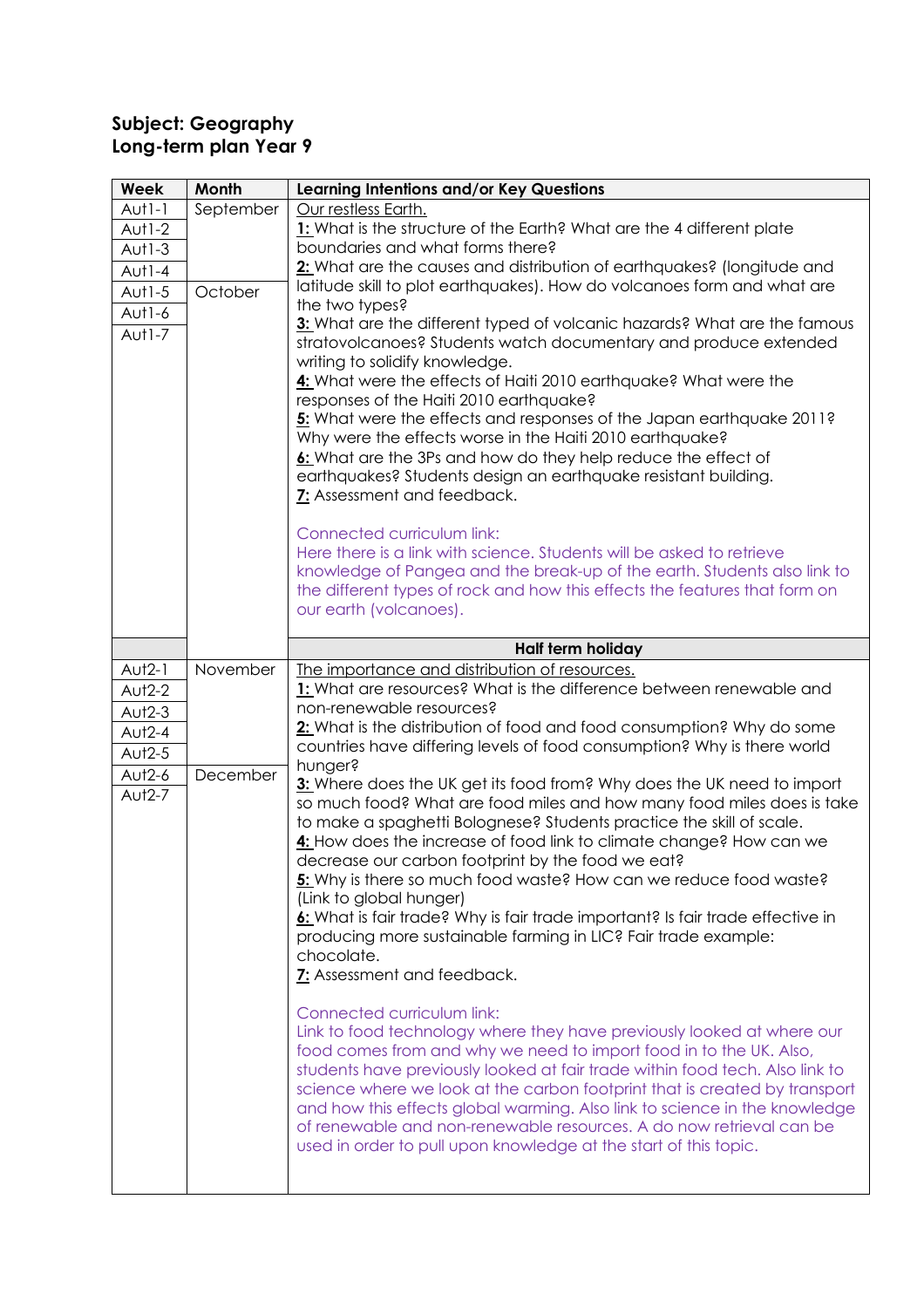|                                                                      |                     | <b>Christmas holiday</b>                                                                                                                                                                                                                                                                                                                                                                                                                                                                                                                                                                                                                                                                                                                                                                                                                                                                                                                                                                                                                                                                                                                                                                                                                           |
|----------------------------------------------------------------------|---------------------|----------------------------------------------------------------------------------------------------------------------------------------------------------------------------------------------------------------------------------------------------------------------------------------------------------------------------------------------------------------------------------------------------------------------------------------------------------------------------------------------------------------------------------------------------------------------------------------------------------------------------------------------------------------------------------------------------------------------------------------------------------------------------------------------------------------------------------------------------------------------------------------------------------------------------------------------------------------------------------------------------------------------------------------------------------------------------------------------------------------------------------------------------------------------------------------------------------------------------------------------------|
| Spr1-1<br>Spr1-2<br>$Spr1-3$<br>Spr1-4<br>$Spr1-5$<br>Spr1-6         | January<br>February | The power of water: Rivers.<br>1: How much water is on our planet? Where does our water come from<br>and how much do we use? What is the long profile of a river and how<br>does it change from source to mouth?<br>2: What is the cross profile of a river? How does it change from source to<br>mouth? Skill link: Cross profile graphs. What are the different types of<br>erosion and transport?<br>3: Erosional features: What are meanders and how do they form? How do<br>they turn in to ox-bow lakes? Depositional features: What are flood plains<br>and levees? What is the difference between a delta and estuary?<br>4: What are the causes of flooding? Human and physical. What are flood<br>hydrographs - skill link.<br>5: What are the hard engineering strategies to reduce flooding? What are<br>the soft engineering strategies to reduce flooding?<br>6: Assessment and feedback.<br>Connected curriculum link:<br>Skill link with maths-students pull upon graph skills when completing cross<br>profile graphs. Do now activity can be used to retrieve what the students<br>already know about what is needed to construct a graph and how<br>different types of graphs can be used to represent different types of data. |
|                                                                      |                     | Half term holiday                                                                                                                                                                                                                                                                                                                                                                                                                                                                                                                                                                                                                                                                                                                                                                                                                                                                                                                                                                                                                                                                                                                                                                                                                                  |
| $Spr2-1$                                                             |                     | The power of water: Coasts.                                                                                                                                                                                                                                                                                                                                                                                                                                                                                                                                                                                                                                                                                                                                                                                                                                                                                                                                                                                                                                                                                                                                                                                                                        |
| $Spr2-2$<br>$Spr2-3$<br>$Spr2-4$<br>$Spr2-5$<br>$Spr2-6$             | March               | 1: Introduction to coasts: what are the importance of coasts to people, the<br>economy and the environment? What are the different type of waves and<br>how do they affect the coastline?<br>2: What are the different types of erosion? What features are formed<br>(headlands and bays, crack, cave, arch, stack, stump, wave-cut notches<br>and platforms).<br>3: How is material transported and deposited at the coast? What<br>landforms are created by deposition?<br>4: How are our coasts threatened by climate change? Example: Joss Bay-<br>possible filed trip. What is the difference between soft and hard<br>engineering?<br>5: How can we reduce the effects of flooding? DME on Joss Bay<br>6: Assessment and feedback.                                                                                                                                                                                                                                                                                                                                                                                                                                                                                                           |
|                                                                      | April               | <b>Easter holiday</b>                                                                                                                                                                                                                                                                                                                                                                                                                                                                                                                                                                                                                                                                                                                                                                                                                                                                                                                                                                                                                                                                                                                                                                                                                              |
| $Sum1-1$<br>$Sum1-2$<br>$Sum1-3$<br>$Sum1-4$<br>$Sum1-5$<br>$Sum1-6$ | May                 | Russia.<br>1: Where is Russia in the world (physically and economically)? What are the<br>main human and physical features?<br>2: What is Russia's climate like? Climate graph: skill. What are the different<br>biomes of Russia and how does this affect the population?<br>3: What is Russia's population like? Choropleth activity and population<br>pyramids. What is the difference between rural and urban areas in Russia?                                                                                                                                                                                                                                                                                                                                                                                                                                                                                                                                                                                                                                                                                                                                                                                                                 |
|                                                                      |                     | What are the impacts of rural-urban migration?                                                                                                                                                                                                                                                                                                                                                                                                                                                                                                                                                                                                                                                                                                                                                                                                                                                                                                                                                                                                                                                                                                                                                                                                     |